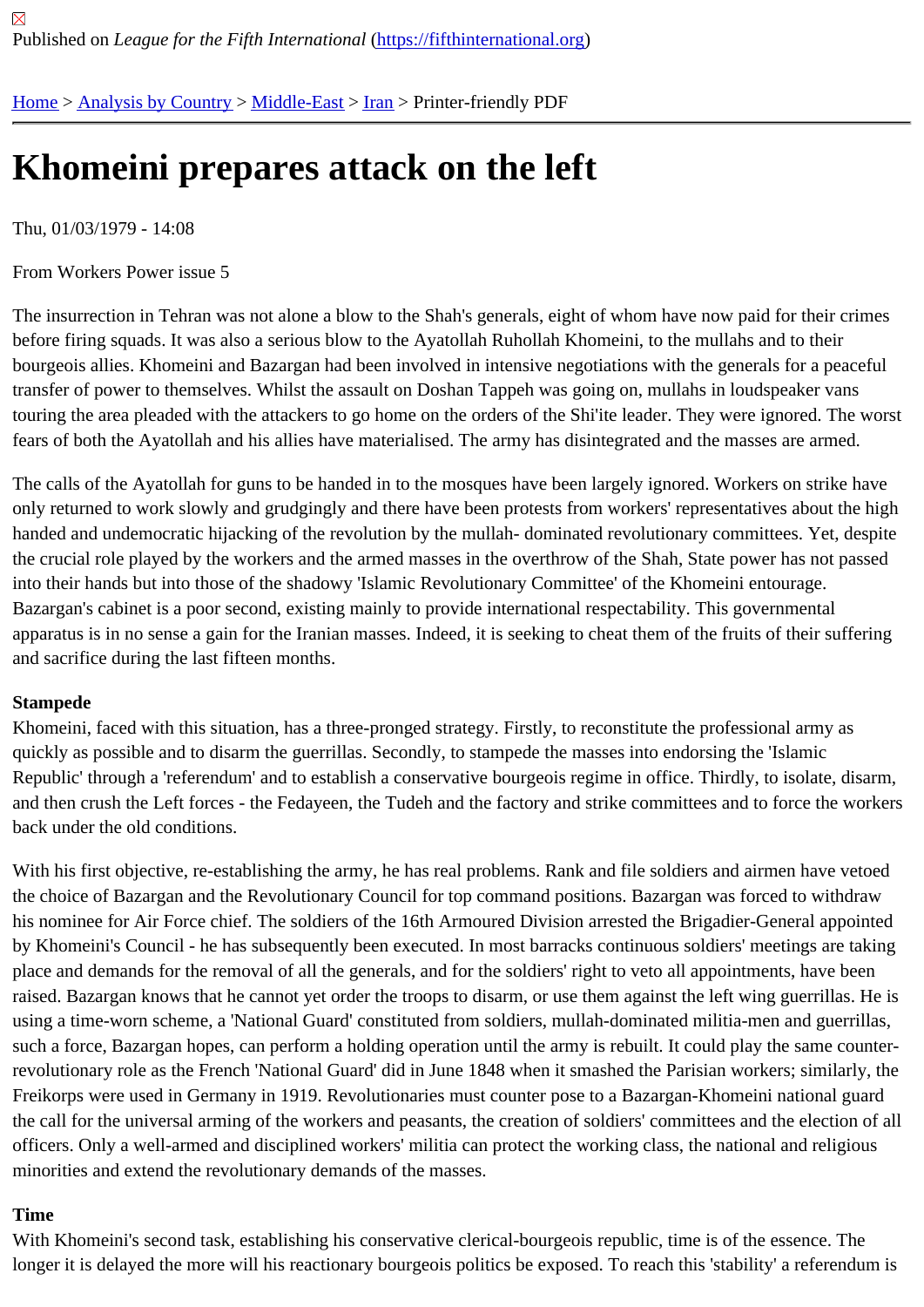to take place as soon as possible - in a matter of weeks according to the Revolutionary Committee, two months according to Bazargan. The masses would be stampeded into declaring for an Islamic Republic and then a rubber-stamp 'Constituent Assembly' would approve an already drafted constitution

Revolutionaries have the task of winning the working class to block this reactionary design. Such a referendum would be aimed at obstructing any advances that the working class could make in the present situation. To participate in it, would, therefore, be to accept the validity of this obstruction.

Already the Tehran press is being subjected to a heavy, 'Islamic censorship'. 'Worse than Bakhtiar's' according to journalists. Bazargan has announced that he will vigorously enforce the 'illegality' of the Tudeh Party.

Revolutionaries must argue for immediate strike action to win an end to all censorship, and for the legalisation of all workers' parties and their press. They must argue against a referendum on the Islamic Republic and organise the working class to boycott it. Instead they must call for the convocation of a Constituent Assembly elected by universal suffrage and with no restrictions on its powers either from the Provisional Government, the mullahs or the army.

Khomeini's third task is to crush those organisations based on and voicing the demands of the working class. He denounces Marxists as traitors to the Islamic revolution and threatens to 'crush' them. All that stops him is that the workers and the armed guerrillas are too strong and his own Muslim forces not yet prepared to turn against the workers. Khomeini has persuaded the workers to return to the factories, to the offices, the oil refineries. But what is taking place there it a tasteless round of mass meetings. At them workers are engaged in the formulation of demands; for nationalization, for the ousting of pro-Shah managements, for improved work conditions, hours of work and pay, for the presentation and extension of all the elements of supervision and control won in the mass strikes.

It is this economic and political awakening of the working class that Khomeini wishes to smother in Islamic obscurantism. To do this he must root out the workers? leaders, the activists, the strike organisers. Many of these are Fedayeen or Tudeh sympathisers or are gravitating towards these parties.

## **Defeat**

First he must disarm and defeat them on the streets. Unfortunately despite the heroism of these militants, the grotesquely distorted ?Marxism? they have imbibed from Stalin's Russia and Mao's China will make it much easier for the Ayatollah to do this.

This 'Marxism' leads to a view of the revolution as involving rigidly separated stages. The goal at the moment is the completion of a national democratic or peoples? revolution. To this end the working class must restrict itself. Its socialist goals - nationalisation of all industry and banking, a planned economy, etc. must be postponed indefinitely, subordinated to an alliance with the 'national bourgeoisie' or the anti-imperialist mullahs.

This strategic alliance with the proletariat?s class enemies reduces the workers to a critical pressure group. To call this a dangerous and self defeating role of the leadership of the working class in the people?s democratic revolution does not alter the reality of the situation one iota, in practice it is seizing a tiger by the tail, twisting it occasionally and defending yourself against the incensed beast with appeals for it to recognise your leading role.

Stalinist-Maoist dialectics justify this suicidal course by asserting that the principle contradiction (Imperialism versus the People) is dominant over the fundamental contradiction (proletariat versus bourgeois) at this stage.

This algebra of opportunism has caused disaster after disaster in the past two decades alone as 'progressive generals' and 'national bourgeoisie' suddenly ignored the 'principle contradiction' and launched bloody offensives on the workers. If Iran is not to be added to Indonesia and Chile, the Tudeh and Fedayeen militants must be broken from these politics of destruction. The Tudeh carry out these policies in the most servile and grovelling manner. A spokesman quoted in the Morning Star (Feb 24th) "We have shown our good will to Ayatollah Khomeini by instructing all our members in the factories and the oil industry to return to work".